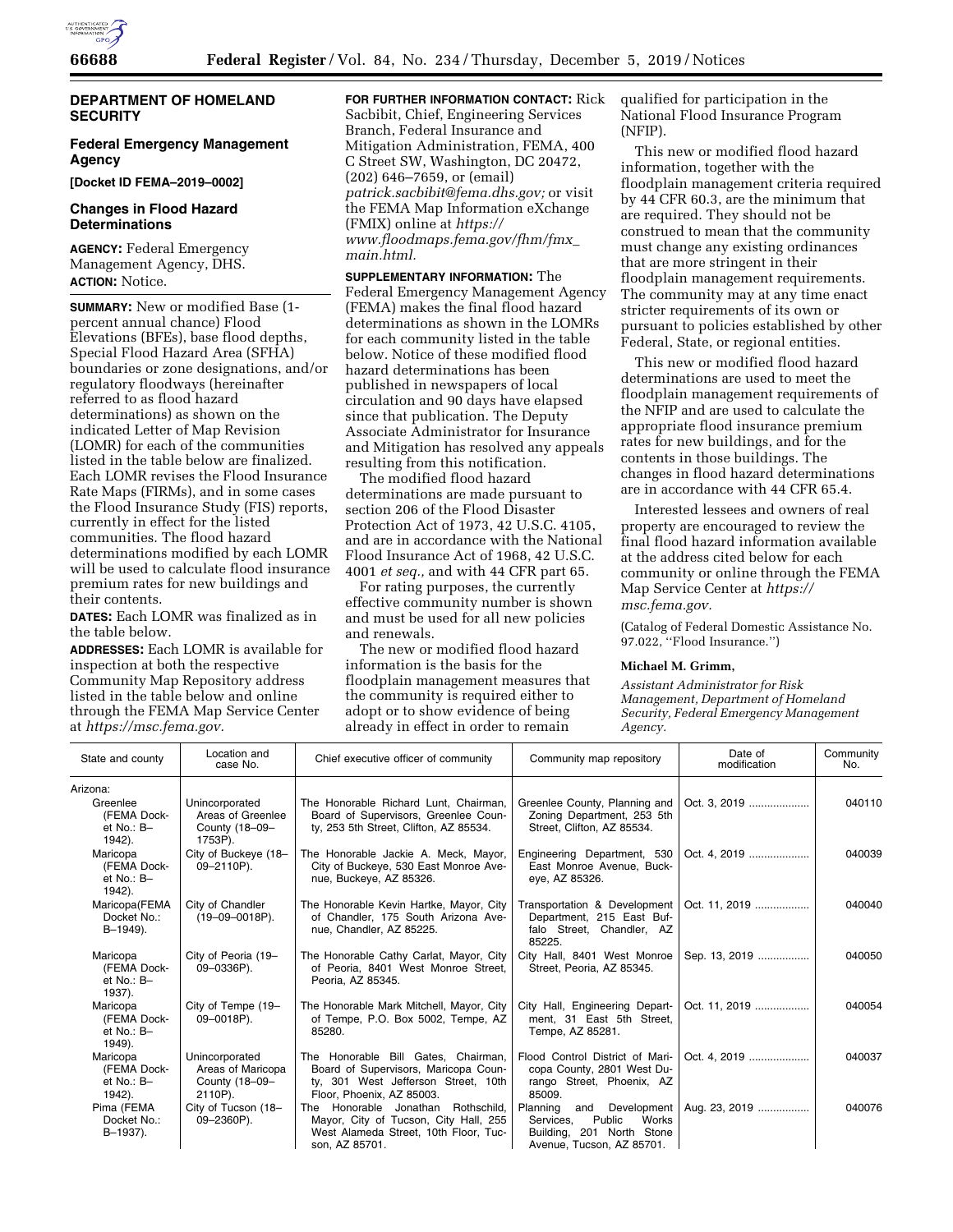| State and county                                      | Location and<br>case No.                                          | Chief executive officer of community                                                                                                              | Community map repository                                                                               | Date of<br>modification | Community<br>No. |
|-------------------------------------------------------|-------------------------------------------------------------------|---------------------------------------------------------------------------------------------------------------------------------------------------|--------------------------------------------------------------------------------------------------------|-------------------------|------------------|
| Pima (FEMA<br>Docket No.:<br>B-1926).                 | Town of Oro Valley<br>$(18 - 09 - 2032P)$ .                       | The Honorable Joe Winfield, Mayor,<br>Town of Oro Valley, Town Hall, 11000<br>North La Cañada Drive, Oro Valley, AZ<br>85737.                     | Planning and Zoning Depart-<br>11000<br>North La<br>ment,<br>Cañada Drive, Oro Valley,<br>AZ 85737.    | Aug. 6, 2019            | 040109           |
| Pima (FEMA<br>Docket No.:<br>B-1930).                 | Town of Oro Valley<br>$(18 - 09 - 2035P)$ .                       | The Honorable Joe Winfield, Mayor,<br>Town of Oro Valley, Town Hall, 11000<br>North La Cañada Drive, Oro Valley, AZ<br>85737.                     | Planning and Zoning Depart-<br>North La<br>ment, 11000<br>Cañada Drive, Oro Valley,<br>AZ 85737.       | Aug. 15, 2019           | 040109           |
| Pima (FEMA<br>Docket No.:<br>B-1937).                 | Unincorporated<br>Areas of Pima<br>County (18-09-<br>2360P).      | The Honorable Richard Elias, Chairman,<br>Board of Supervisors, Pima County,<br>130 West Congress Street, 11th Floor,<br>Tucson, AZ 85701.        | Pima County Flood Control<br>District. 201 North Stone Av-<br>enue, 9th Floor, Tucson, AZ<br>85701.    | Aug. 23, 2019           | 040073           |
| California:                                           |                                                                   |                                                                                                                                                   |                                                                                                        |                         |                  |
| Contra Costa<br>(FEMA Dock-<br>et No.: B-<br>1949).   | City of Oakley (18-<br>09-2401P).                                 | The Honorable Claire Alaura, Mayor, City<br>of Oakley, 3231 Main Street, Oakley,<br>CA 94561.                                                     | Public Works and Engineering<br>Department,<br>3231<br>Main<br>Street, Oakley, CA 94561.               | Oct. 8, 2019            | 060766           |
| Orange (FEMA<br>Docket No.:<br>B-1937).               | City of Irvine (19-<br>09-0114P).                                 | The Honorable Christina L. Shea, Mayor,<br>City of Irvine, 1 Civic Center Plaza,<br>Irvine, CA 92606.                                             | City Hall, 1 Civic Center Plaza,<br>Irvine, CA 92606.                                                  | Sep. 20, 2019           | 060222           |
| Santa Clara<br>(FEMA Dock-<br>et No.: B-<br>1949).    | City of San Jose<br>$(18 - 09 - 2460P)$ .                         | The Honorable Sam Liccardo, Mayor, City<br>of San Jose, Mayor's Office, 200 East<br>Santa Clara Street, 18th Floor, San<br>Jose, CA 95113.        | Department of Public Works,<br>200 East Santa Clara Street<br>Tower, 5th Floor, San Jose,<br>CA 95113. | Oct. 10, 2019           | 060349           |
| Florida:                                              |                                                                   |                                                                                                                                                   |                                                                                                        |                         |                  |
| Clay (FEMA<br>Docket No.:<br>B-1937).                 | Unincorporated<br>Areas of Clay<br>County (19-04-<br>2097P).      | Ms. Diane Hutchings, Commissioner,<br>Clay County Board of County Commis-<br>sioners, P.O. Box 1366, Green Cove<br>Springs, FL 32043.             | Clay County, Public Works De-<br>partment, 5 Esplanade Ave-<br>nue, Green Cove Springs, FL<br>32043.   | Aug. 30, 2019           | 120064           |
| St. Johns<br>(FEMA Dock-<br>et No.: B-<br>1926).      | Unincorporated<br>Areas of St. Johns<br>County (19-04-<br>0059P). | Mr. Paul M. Waldron, Chairman, St.<br>Johns County Board of Commissioners,<br>500 San Sebastian View, St. Augus-<br>tine, FL 32084.               | St. Johns County Administra-<br>tion Building, 4020 Lewis<br>Speedway, St. Augustine, FL<br>32085.     | Jul. 24, 2019           | 125147           |
| St. Johns<br>(FEMA Dock-<br>et No.: B-<br>1930).      | Unincorporated<br>Areas of St. Johns<br>County (19-04-<br>1638P). | Mr. Paul M. Waldron, Chairman, St.<br>Johns County Board of Commissioners,<br>500 San Sebastian View, St. Augus-<br>tine, FL 32084.               | St. Johns County Administra-<br>tion Building, 4020 Lewis<br>Speedway, St. Augustine, FL<br>32084.     | Aug. 16, 2019           | 125147           |
| Illinois:                                             |                                                                   |                                                                                                                                                   |                                                                                                        |                         |                  |
| Cook (FEMA<br>Docket No.:<br>B-1926).                 | Village of Franklin<br>Park (18-05-<br>6092P).                    | The Honorable Barrett F. Pedersen, Vil-<br>lage President, Village of Franklin Park,<br>9500 Belmont Avenue, Franklin Park,<br>IL 60131.          | Village Hall, 9500 Belmont Av-<br>enue, Franklin Park, IL<br>60131.                                    | Aug. 2, 2019            | 170094           |
| Grundy (FEMA<br>Docket No.:<br>B-1949).               | Unincorporated<br>Areas of Grundy<br>County (18-05-<br>6349P).    | Mr. Chris Balkema, Chairman, Grundy,<br>County Board, 1320 Union Street, Mor-<br>ris, IL 60450.                                                   | Grundy County Administration<br>Building, 1320 Union Street,<br>Morris, IL 60450.                      | Oct. 18, 2019           | 170256           |
| Grundy (FEMA<br>Docket No.:<br>B-1949).               | Village of Carbon Hill<br>$(18 - 05 - 6349P)$ .                   | The Honorable Richard Jurzak, Mayor,<br>Village of, Carbon Hill, 695 North Hol-<br>comb Street, Carbon Hill, IL 60416.                            | Village Hall, 695 North Hol-<br>comb, Carbon Hill, IL 60416.                                           | Oct. 18, 2019           | 170257           |
| Grundy (FEMA<br>Docket No.:<br>B-1949).               | Village of Coal City<br>$(18 - 05 - 6349P)$ .                     | The Honorable Terry Halliday, Mayor, Vil-<br>lage of Coal City, 515 South Broadway<br>Street, Coal City, IL 60416.                                | Village Hall, 515 South Broad-<br>way Street, Coal City, IL<br>60416.                                  | Oct. 18, 2019           | 170258           |
| Grundy (FEMA<br>Docket No.:<br>B-1949).               | Village of Diamond<br>$(18 - 05 - 6349P)$ .                       | The Honorable Teresa Kernc, Mayor, Vil-<br>lage of Diamond, 1750 East Division<br>Street, Diamond, IL 60416.                                      | Village Hall, 1750 East Division<br>Street, Diamond, IL 60416.                                         | Oct. 18, 2019           | 170259           |
| Jackson County<br>(FEMA Dock-<br>et No.: B-<br>1913). | Unincorporated<br>Areas of Jackson<br>County (18-05-<br>4175P).   | The Honorable John S. Rendleman,<br>Chairman, Jackson County Board,<br>Jackson County Courthouse, 1001 Wal-<br>nut Street, Murphysboro, IL 62966. | Jackson County Assessment<br>Office, 20 South 10th Street,<br>Murphysboro, IL 62966.                   | Jun. 12, 2019           | 170927           |
| Jackson County<br>(FEMA Dock-<br>et No.: B-<br>1913). | Village of Dowell<br>$(18 - 05 - 4175P)$ .                        | The Honorable Charles D. Horn, Village<br>President, Village of Dowell, P.O. Box<br>92, Dowell, IL 62927.                                         | Village Hall, 213 Union Ave-<br>nue, Dowell, IL 62927.                                                 | Jun. 12, 2019           | 170875           |
| Kane County<br>(FEMA Dock-<br>et No.: B-<br>1919).    | Village of Hampshire<br>$(18 - 05 - 5585P)$ .                     | The Honorable Jeffrey Magnussen, Vil-<br>lage President, Village of Hampshire,<br>P.O. Box 457, Hampshire, IL 60140.                              | Village Hall, 234 South State<br>Street, Hampshire, IL 60140.                                          | Jun. 20, 2019           | 170327           |
| Whiteside<br>(FEMA Dock-<br>et No.: B-<br>1949).      | City of Morrison (19-<br>05-1824P).                               | Honorable R. Everett Pannier,<br>The<br>Mayor, City of Morrison, 200 West Main<br>Street, Morrison, IL 61270.                                     | City Hall, 200 West Main<br>Street, Morrison, IL 61270.                                                | Sep. 25, 2019           | 170691           |
| Whiteside<br>(FEMA Dock-<br>et No.: B-<br>1949).      | Unincorporated<br>Areas of Whiteside<br>County (19-05-<br>1824P). | The Honorable James C. Duffy, Chair-<br>man, Whiteside County Board, 200<br>East Knox Street, Morrison, IL 61270.                                 | Whiteside County Courthouse,<br>200 East Knox Street, Morri-<br>son, IL 61270.                         | Sep. 25, 2019           | 170687           |
|                                                       |                                                                   |                                                                                                                                                   |                                                                                                        |                         |                  |
| Indiana:<br>Dubois (FEMA<br>Docket No.:<br>B-1930).   | City of Jasper (18-<br>05-2105P).                                 | The Honorable Terry Seitz, Mayor, City of<br>Jasper, 610 Main Street, Jasper, IN<br>47546.                                                        | City Hall, 610 Main Street, Jas-<br>per, IN 47547.                                                     | Aug. 8, 2019            | 180055           |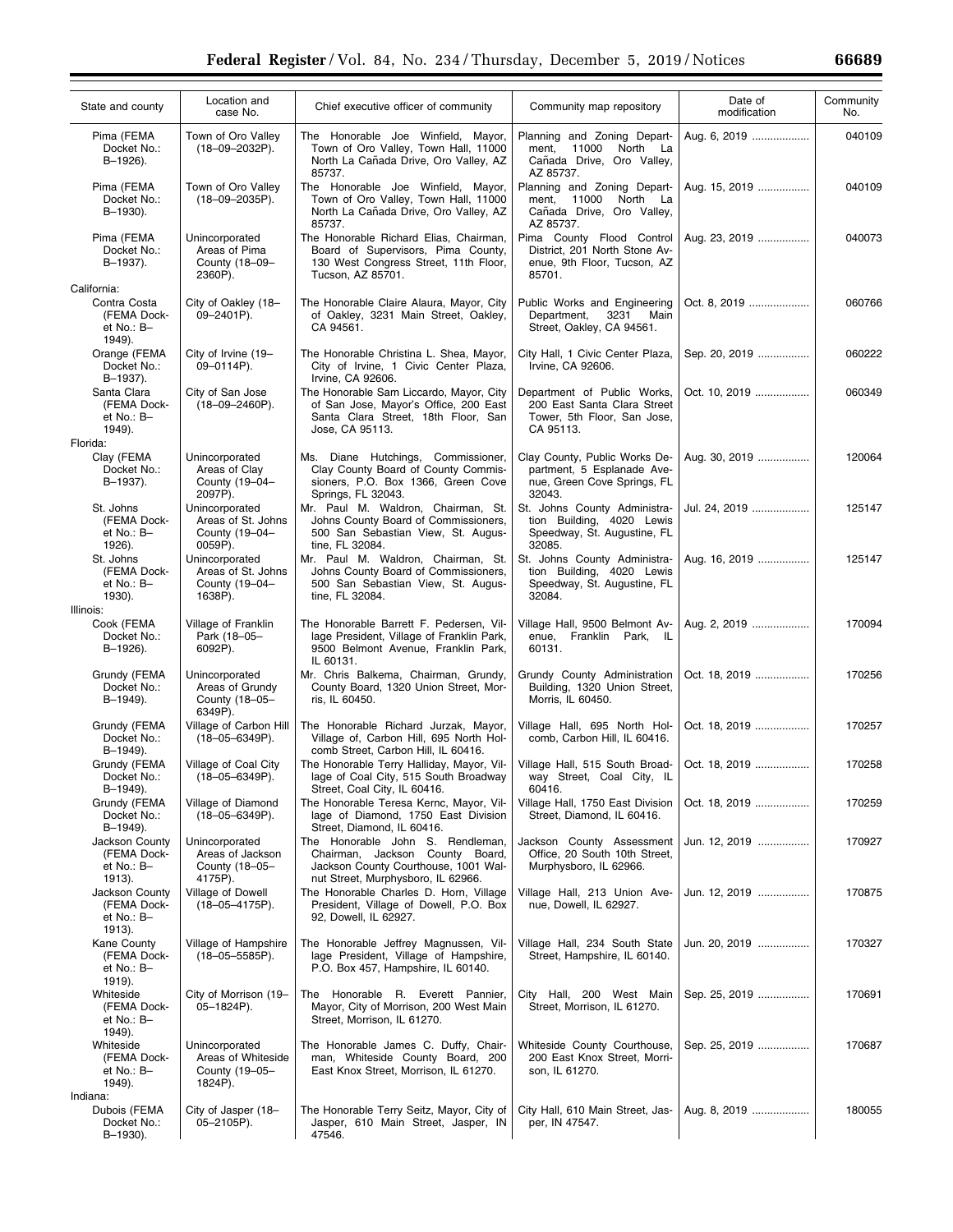| State and county                                              | Location and<br>case No.                                       | Chief executive officer of community                                                                                                                          | Community map repository                                                                                                               | Date of<br>modification | Community<br>No. |
|---------------------------------------------------------------|----------------------------------------------------------------|---------------------------------------------------------------------------------------------------------------------------------------------------------------|----------------------------------------------------------------------------------------------------------------------------------------|-------------------------|------------------|
| Dubois (FEMA<br>Docket No.:<br>B-1930).                       | Unincorporated<br>Areas of Dubois<br>County (18-05-<br>2105P). | Mr. Elmer Brames, Dubois County Com-<br>missioner, District 2, 2490 South<br>Timerlin Drive, Jasper, IN 47546.                                                | Dubois County Courthouse, 1<br>Courthouse Square, Jasper,<br>IN 47546.                                                                 | Aug. 8, 2019            | 180054           |
| Kansas:<br>Riley (FEMA<br>Docket No.:                         | City of Manhattan<br>$(18 - 07 - 1218P)$ .                     | The Honorable Linda Morse, Mayor, City<br>of Manhattan, 1101 Poyntz Avenue,                                                                                   | City Hall, 1101 Poyntz Avenue,<br>Manhattan, KS 66502.                                                                                 | Sep. 18, 2019           | 200300           |
| B-1942).<br>Riley (FEMA<br>Docket No.:<br>B-1942).            | Unincorporated<br>Areas of Riley<br>County (18-07-<br>1218P).  | Manhattan, KS 66502.<br>Mr. Ron Wells, Chairperson, Riley Coun-<br>ty, 3609 Anderson Avenue, Manhattan,<br>KS 66503.                                          | Riley County Office Building,<br>110 Courthouse Plaza, Man-<br>hattan, KS 66502.                                                       | Sep. 18, 2019           | 200298           |
| Michigan:<br>Washtenaw<br>(FEMA Dock-<br>et No.: B-<br>1937). | Township of Scio<br>$(19 - 05 - 0515)$ .                       | Mr. Jack Knowles, Supervisor, Township,<br>of Scio, 100 North 5th Avenue, Ann<br>Arbor, MI 48104.                                                             | Township Hall, 827 North Zeeb<br>Road, Ann Arbor, MI 48103.                                                                            | Aug. 9, 2019            | 260537           |
| Wayne (FEMA<br>Docket No.:<br>B-1937).                        | Township of Canton<br>$(18 - 05 - 5772P)$ .                    | The Honorable Pat Williams, Township<br>Supervisor, Township of Canton, Can-<br>ton Municipal Complex, 1150 South<br>Canton Center Road, Canton, MI<br>48188. | Municipal<br>Complex,<br>1150<br>South Canton Center Road,<br>Canton, MI 48188.                                                        | Aug. 30, 2019           | 260219           |
| Minnesota: Dakota<br>(FEMA Docket<br>No.: B-1926).            | City of Lakeville (18-<br>05-4867P).                           | The Honorable Douglas P. Anderson,<br>Mayor, City of Lakeville, 20195 Holyoke<br>Avenue, Lakeville, MN 55044.                                                 | City Hall, 20195 Holyoke Ave-<br>nue, Lakeville, MN 55044.                                                                             | Aug. 5, 2019            | 270107           |
| Nebraska: Wash-<br>ington (FEMA<br>Docket No.: B-<br>1937).   | City of Blair (18-07-<br>0934P).                               | The Honorable Richard Hansen, Mayor,<br>City of Blair, 218 South 16th Street,<br>Blair, NE 68008.                                                             | City Hall, 218 South 16th<br>Street, Blair, NE 68008.                                                                                  | Sep. 23, 2019           | 310228           |
| Nevada:<br>Clark (FEMA<br>Docket No.:<br>B-1942).             | City of Las Vegas<br>$(18 - 09 - 1622P)$ .                     | The Honorable Carolyn G. Goodman,<br>Mayor, City of Las Vegas, City Hall,<br>495 South Main Street, Las Vegas, NV<br>89101.                                   | Planning and Zoning Depart-<br>ment, 333 North Rancho<br>Drive, Las Vegas, NV 89106.                                                   | Oct. 4, 2019            | 325276           |
| Clark (FEMA<br>Docket No.:<br>B-1926).                        | City of Las Vegas<br>$(18 - 09 - 1695P)$ .                     | The Honorable Carolyn G. Goodman,<br>Mayor, City of Las Vegas, City Hall,<br>495 South Main Street, Las Vegas, NV<br>89101.                                   | Planning and Zoning Depart-<br>ment, 333 North Rancho<br>Drive, Las Vegas, NV 89106.                                                   | Aug. 1, 2019            | 325276           |
| Clark (FEMA<br>Docket No.:<br>B-1930).                        | Unincorporated<br>Areas of Clark<br>County (18-09-<br>0991P).  | The Honorable Marilyn Kirkpatrick, Chair,<br>Board of Commissioners, Clark County,<br>500 South Grand Central Parkway, 6th<br>Floor, Las Vegas, NV 89106.     | Clark County, Office of the Di-<br>rector of Public Works, 500<br>South Grand Central Park-<br>way, 2nd Floor, Las Vegas,<br>NV 89155. | Aug. 13, 2019           | 320003           |
| Clark (FEMA<br>Docket No.:<br>B-1926).                        | Unincorporated<br>Areas of Clark<br>County (18-09-<br>1695P).  | The Honorable Marilyn Kirkpatrick, Chair,<br>Board of Commissioners, Clark County,<br>500 South Grand Central Parkway, 6th<br>Floor, Las Vegas, NV 89106.     | Clark County, Office of the Di-<br>rector of Public Works, 500<br>South Grand Central Park-<br>way, 2nd Floor, Las Vegas,<br>NV 89155. | Aug. 1, 2019            | 320003           |
| New York:<br>Rockland<br>(FEMA Dock-<br>et No.: B-<br>1926).  | Town of Clarkstown<br>(19-02-0292P).                           | The Honorable George Hoehmann, Su-<br>pervisor, Town of Clarkstown, Town<br>Hall, 10 Maple Avenue, New City, NY<br>10956.                                     | Town Hall, 10 Maple Avenue,<br>New City, NY 10956.                                                                                     | Sep. 27, 2019           | 360679           |
| Suffolk (FEMA<br>Docket No.:<br>B-1930).                      | Village of<br>Sagaponack (19-<br>02-0133P).                    | Honorable Donald Louchheim,<br>The<br>Mayor, Village of Sagaponack, P.O.<br>Box 600, Sagaponack, NY 11962.                                                    | Village Hall, 3175 Montauk<br>Highway, Sagaponack, NY<br>11962.                                                                        | Sep. 27, 2019           | 361487           |
| Westchester<br>(FEMA Dock-<br>et No.: B-<br>1937).            | Village of Mamaro-<br>neck (19-02-<br>0392P).                  | The Honorable Thomas A. Murphy,<br>Mayor, Village of Mamaroneck, 123<br>Mamaroneck Avenue, Mamaroneck, NY<br>10543.                                           | Building Inspector, Village Hall,<br>3rd Floor, 169 Mount Pleas-<br>ant Avenue, Mamaroneck,<br>NY 10543.                               | Oct. 18, 2019           | 360916           |
| Ohio:<br>Franklin (FEMA<br>Docket No.:<br>B-1926).            | City of Grove City<br>$(18 - 05 - 5403P)$ .                    | The Honorable Richard L. Stage, Mayor,<br>City of Grove City, City Hall, 4035                                                                                 | City Hall, 4035 Broadway,<br>Grove City, OH 43123.                                                                                     | Jul. 19, 2019           | 390173           |
| Greene (FEMA<br>Docket No.:<br>B-1930).                       | City of Xenia (18-<br>$05 - 6514P$ ).                          | Broadway, Grove City, OH 43123.<br>The Honorable Marsha J. Bayless,<br>Mayor, City of Xenia, City Hall, 101<br>North Detroit Street, Xenia, OH 45385.         | City Hall, 101 North Detroit<br>Street, Xenia, OH 45385.                                                                               | Aug. 9, 2019            | 390197           |
| Greene (FEMA<br>Docket No.:<br>B-1930).                       | Unincorporated<br>Areas of Greene<br>County (18-05-<br>6514P). | Mr. Tom R. Koogler, Commissioner,<br>Greene County, 35 Greene Street,<br>Xenia, OH 45385.                                                                     | Greene County Engineering,<br>Dayton-Xenia<br>667<br>Road,<br>Xenia, OH 45385.                                                         | Aug. 9, 2019            | 390193           |
| Oregon: Multnomah<br>(FEMA Docket<br>No.: B-1942).            | City of Portland (19-<br>10-0138P).                            | The Honorable Ted Wheeler, Mayor, City<br>of Portland, 1221 Southwest 4th Ave-<br>nue, Room 340, Portland, OR 97204.                                          | Bureau of Environmental Serv-<br>ices, 1221 Southwest 4th Av-<br>enue, Room 230, Portland,<br>OR 97204.                                | Oct. 7, 2019            | 410183           |
| Texas:<br>Dallas (FEMA<br>Docket No.:<br>B-1937).             | City of Mesquite<br>$(19 - 06 - 0203P)$ .                      | The Honorable Stan Pickett, Mayor, City<br>of Mesquite, P.O. Box 850137, Mes-<br>quite, TX 75185.                                                             | City<br>Engineering<br>Services,<br>1515 North Galloway Ave-<br>nue, Mesquite, TX 75185.                                               | Aug. 27, 2019           | 485490           |